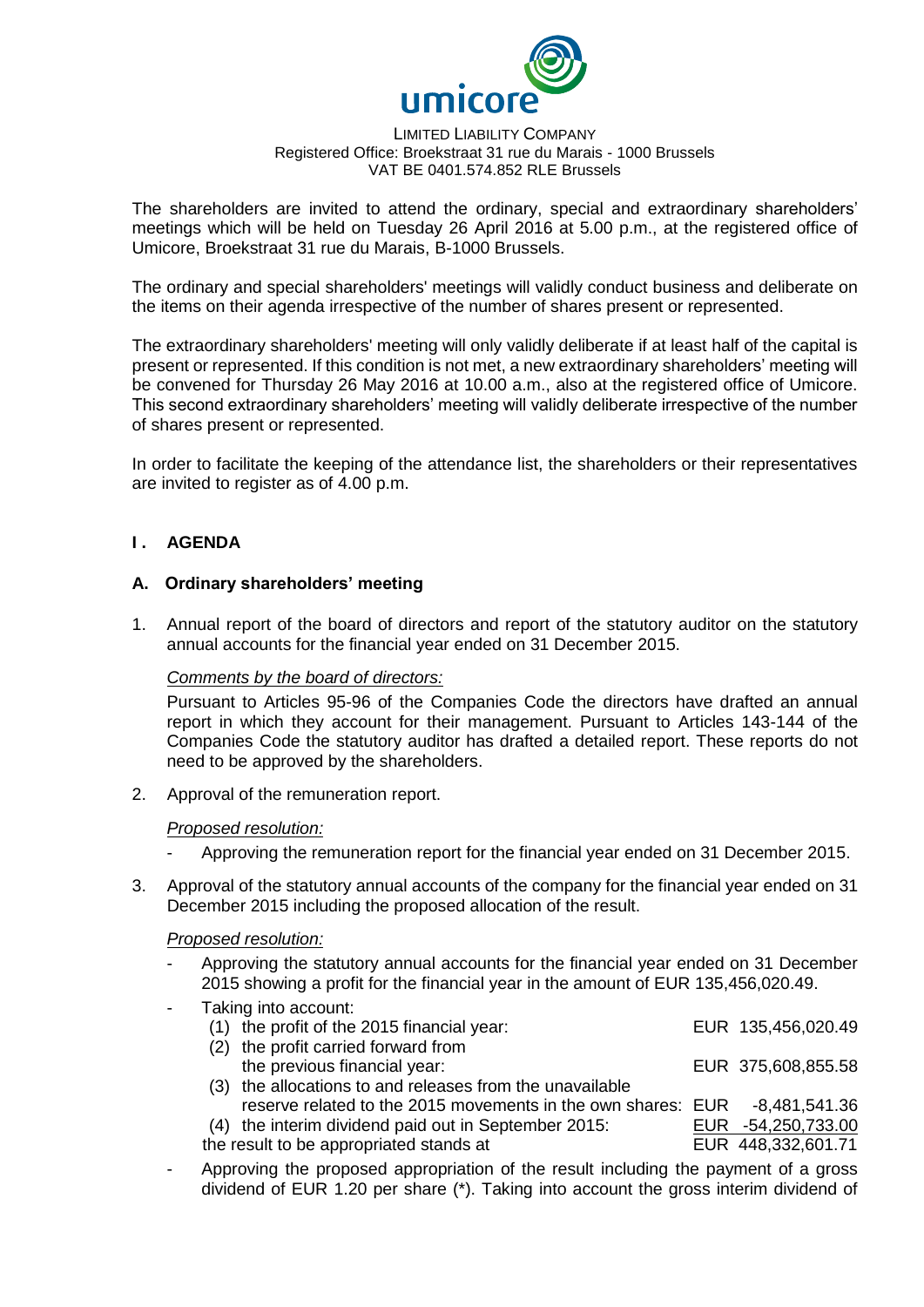EUR 0.50 per share paid in September 2015, a balance gross amount of EUR 0.70 per share (\*) will be paid on Monday 2 May 2016.

*(\*) The actual gross dividend amount (and, subsequently, the balance amount) per share may fluctuate depending on possible changes in the number of own shares held by the company between Tuesday 26 April 2016 (i.e. the date of the ordinary shareholders' meeting) and Wednesday 27 April 2016 at Euronext Brussels closing time (i.e. the date entitling the holder of Umicore shares to the dividend (balance) relating to the financial year 2015). The own shares are not entitled to a dividend.*

4. Communication of the consolidated annual accounts of the company for the financial year ended on 31 December 2015 as well as the annual report of the board of directors and the statutory auditor's report on those consolidated annual accounts.

### *Comments by the board of directors:*

This item relates to the submission of the consolidated annual accounts of Umicore. Pursuant to Article 119 of the Companies Code the directors have drafted a report on these annual accounts; the statutory auditor has drafted a detailed report pursuant to Article 148 of the Companies Code. These annual accounts and reports do not need to be approved by the shareholders.

5. Discharge to the directors.

## *Proposed resolution:*

- Granting discharge to the directors for the performance of their mandate during the 2015 financial year.
- 6. Discharge to the statutory auditor.

#### *Proposed resolution:*

- Granting discharge to the statutory auditor for the performance of his mandate during the 2015 financial year.
- 7. Board composition and remuneration.

It is proposed:

- to appoint Mrs Françoise Chombar as new, independent director. The criteria used to assess her independence are those set forth in Article 526ter of the Companies Code;

*Françoise Chombar, who is 53 and of Belgian nationality, is co-Founder, Chief Executive Officer and Director of Melexis, a producer of integrated semiconductor sensor, driver and communication circuits for automotive applications. During her tenure as CEO she has developed Melexis into a world leader in its field and more than trebled profitability. Prior to assuming her role at Melexis, she served as planning manager at Elmos GmbH (Germany) from 1986 to 1989. From 1989 she served as operations manager and director at several companies within the Elex group. She holds a master's degree as Interpreter in Dutch, English and Spanish from the University of Ghent. Ms Chombar is a Board member of the ISEN Higher Education College for Engineers, a member of the STEM Advisory Board to the Flemish Government, a member of Women on Board and mentor in the women's network Sofia.*

to appoint Mr Colin Hall as new director.

*Colin Hall, 45 years old and of American nationality, is currently the Head of Investments at Groupe Bruxelles Lambert (GBL). Mr Hall began his career in 1995 in the merchant banking group of Morgan Stanley. In 1997, he joined Rhône Group, a private equity firm, where he held various positions for 10 years in New York and*  London. In 2009, he was the co-founder of a hedge fund, sponsored by Tiger *Management, where he worked until 2011. In 2012 he became CEO of Sienna Capital, a 100% subsidiary of GBL, which manages GBL's alternative investments (private equity, credit and specific thematic funds). In 2016, Mr Hall was appointed Head of Investments at GBL. He holds a BA from Amherst College and an MBA from the*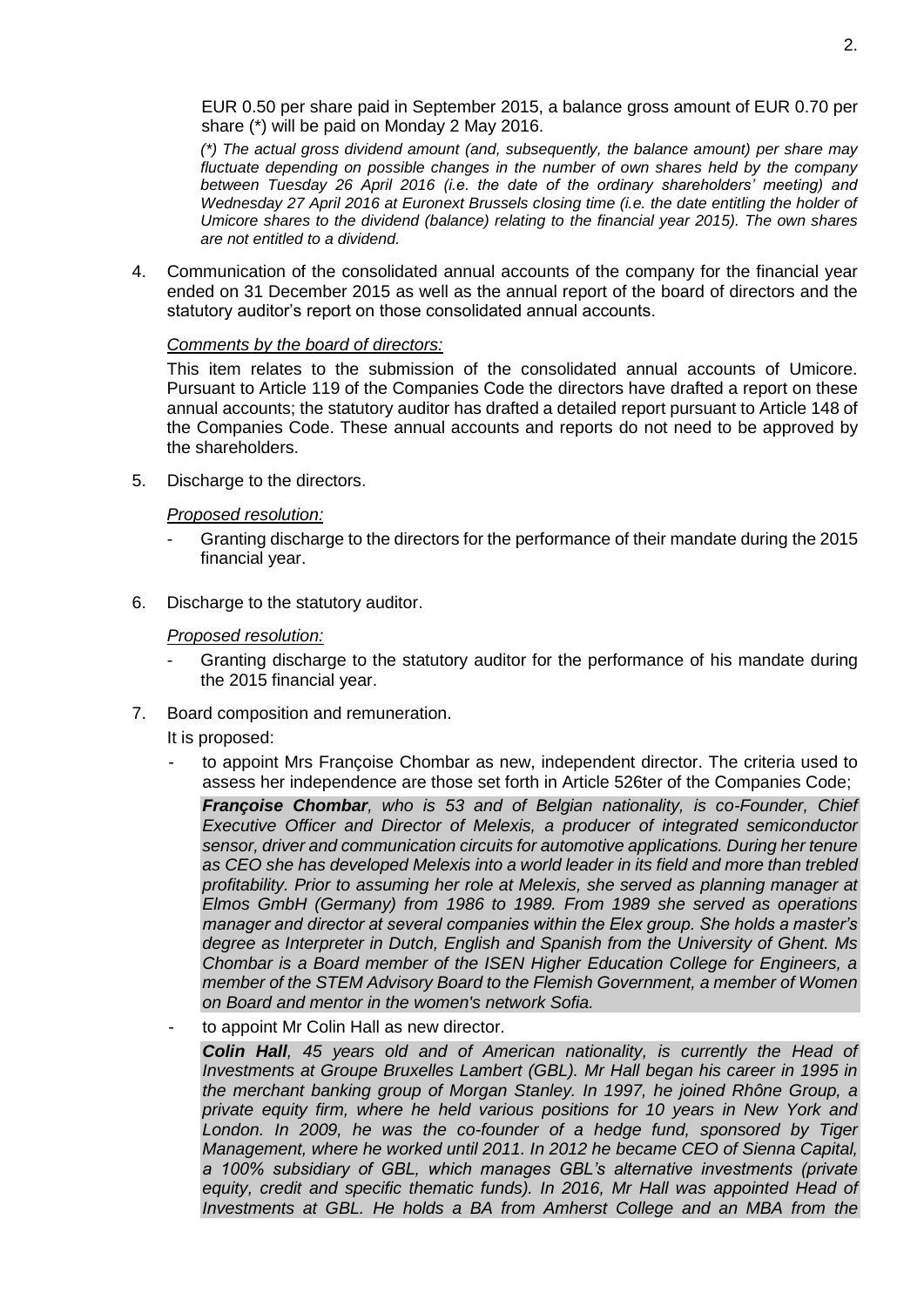*Stanford University Graduate School of Business. Mr Hall also serves as a Director and member of the Audit Committee of Imerys; Chairman of the Supervisory Board of the credit fund Kartesia Management; and a Director of Ergon Capital Partners.*

## *Proposed resolutions:*

- Appointing Mrs Françoise Chombar as independent director for a period of three years expiring at the end of the 2019 ordinary shareholders' meeting;
- Appointing Mr Colin Hall as director for a period of three years expiring at the end of the 2019 ordinary shareholders' meeting;
- Approving the board members' remuneration proposed for the financial year 2016 consisting of:
	- at the level of the board of directors: (1) a fixed fee of EUR 40,000 for the chairman and EUR 20,000 for each non-executive director, (2) a fee per attended meeting of EUR 5,000 for the chairman, EUR 2,500 for each Belgium-based non-executive director and EUR 3,500 for each foreign-based non-executive director, and (3) by way of additional fixed remuneration, a grant of 1,000 Umicore shares to the chairman and 500 Umicore shares to each non-executive director;
	- at the level of the audit committee: (1) a fixed fee of EUR 10,000 for the chairman of the committee and EUR 5,000 for each other member, and (2) a fee per attended meeting of EUR 5,000 for the chairman of the committee and EUR 3,000 for each other member;
	- at the level of the nomination and remuneration committee: a fee per attended meeting of EUR 5,000 for the chairman of the committee and EUR 3,000 for each other member.

# **B. Special shareholders' meeting**

1. Approval of change of control provisions.

## *Proposed resolution:*

- Approving, in accordance with Article 556 of the Companies Code, clause 7.2 of the revolving facility agreement dated 30 October 2015 between Umicore (as borrower) and several financial institutions (as lenders), which exempts the lenders from further funding (except under rollover loans) and also, under certain conditions, entitles them to cancel their commitment under said agreement, causing their participation in all amounts (outstanding loans, accrued interests and any other amounts) to be immediately due and payable, in the event that any person or group of persons acting in concert gain(s) control over Umicore.

# **C. Extraordinary shareholders' meeting**

- 1. Renewal of the powers granted to the board of directors in the framework of the authorised capital.
	- a. Report of the board of directors in accordance with Article 604 of the Companies Code indicating the specific circumstances in which the board of directors may use the authorised capital and the objectives pursued when doing so.
	- b. Proposal to cancel the existing authorised capital and to grant a new authorisation to the board of directors to increase the company's capital.

## *Proposed resolution:*

The general meeting resolves to cancel the existing authorization as granted to the board of directors on 26 April 2011. It resolves to grant a new authorization to the board of directors to increase the capital of the company in one or more times by a maximum amount of EUR 50,000,000 for a duration of five years. Accordingly the shareholders' meeting resolves to replace the provisions of Article 6 of the articles of association ("*Authorized Capital*") by the following text: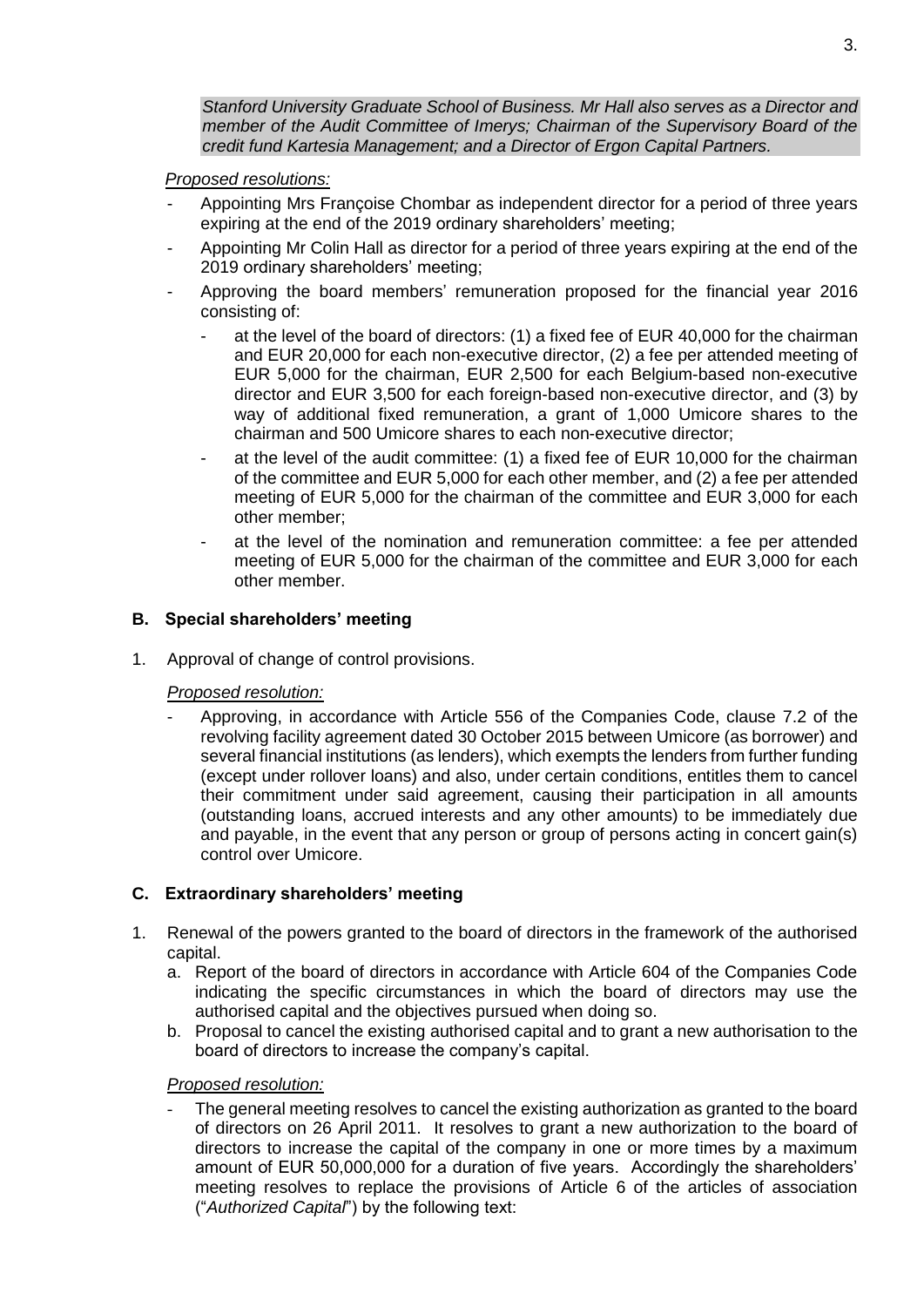"*In accordance with the terms of a resolution adopted at the extraordinary general meeting held on 26 April 2016, the board of directors is authorized, for a period of five years starting on the date the aforementioned decision is published in the Riders to the Belgian Official Gazette, to increase the share capital by a maximum amount of EUR 50,000,000 (fifty million euros) according to the terms and conditions it shall define.*

*The board may effect this increase in one or more times, either by contributions in cash or, subject to legal restrictions, contributions in kind, as well as by incorporation of reserves, whether available or unavailable for distribution, or of share premiums, with or without issuing new stock. These increases may give rise to the issuance of shares with voting rights, of convertible bonds, as well as of subscription rights or other securities, whether or not attached to other stock of the company, or attached to stock issued by another company. The board may freely determine whether the new shares shall be issued in registered or dematerialised form.* 

*On this occasion, the board may, in the best interests of the company and in accordance with legal provisions, limit or cancel the preferential subscription rights of shareholders, in favour of one or more designated persons who, as the case may be, are not employed by the company or its subsidiaries.*

*If the capital increase includes a share premium, the amount of this premium shall be allocated to an unavailable "share premium" reserve, from which it may not be withdrawn*  in whole or part except to be incorporated into the capital by a decision of the board of *directors using, should the case arise, the authorization conferred upon it by this Article, or to be reduced or cancelled by a decision of the general meeting of shareholders in accordance with Article 612 of the Companies Code.*"

2. Cancellation of the VVPR-strips.

### *Proposed resolutions:*

- Considering all rights attached to the VVPR-strips have ceased to exist following changes in the Belgian tax legislation, the general meeting resolves to formally cancel the 26,694,065 VVPR-strips the company has issued in the past.

## **II. CONDITIONS FOR ADMISSION**

In accordance with Article 536 §2 of the Companies Code, shareholders will only be admitted to the shareholders' meetings and will subsequently only be entitled to vote at these meetings if the following **two requirements** are met:

- 1) Umicore must be able to determine, on the basis of the evidence submitted in accordance with the registration procedure described below, that they were holding **on Tuesday 12 April 2016 at midnight** (Belgian time) (the "**Record Date**") the number of shares for which they intend to participate in the shareholders' meetings, **and**
- 2) these shareholders must confirm to Umicore by **Wednesday 20 April 2016** that they wish to participate in the shareholders' meetings.

## **REGISTRATION**

The registration procedure is as follows:

#### **For holders of registered shares**

The holders of **registered shares** must be registered in the **share register** of Umicore on the **Record Date** for the number of shares for which they want their shareholding to be established in view of the shareholders' meetings.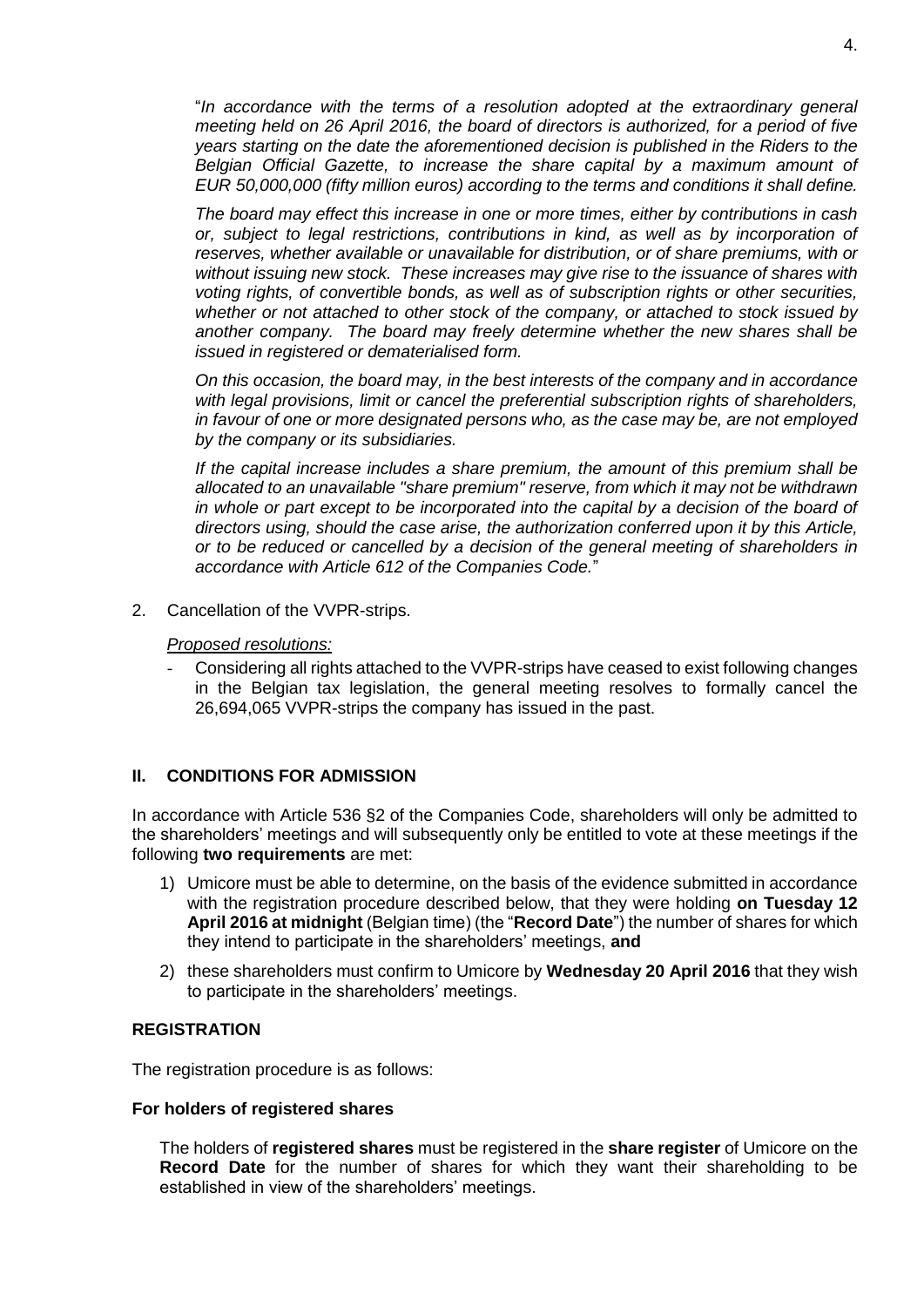### **For holders of dematerialised shares**

Holders of **dematerialised shares** must be registered in the accounts of an authorized account holder or clearing institution on the **Record Date** for the number of shares for which they want their shareholding to be established in view of the shareholders' meetings.

Furthermore these shareholders must request their financial institution (authorized account holder or clearing institution) to:

- 1) deliver a **certificate** establishing the number of dematerialized shares they held on the Record Date with this financial institution and for which they wish to be registered in view of the shareholders' meetings, and
- 2) to **send** this certificate to one of the below financial institutions **at the latest on Wednesday 20 April 2016 at midnight** (Belgian time):
	- Banque Degroof Petercam / Bank Degroof Petercam
	- **Belfius Banque/Belfius Bank**
	- **BNP Paribas Fortis**
	- $\blacksquare$  ING
	- KBC

## **CONFIRMATION OF PARTICIPATION**

In addition to the above registration the shareholders must **confirm** their participation in the shareholders' meetings to Umicore by **Wednesday 20 April 2016 at midnight (Belgian time) at the latest**. Holders of dematerialised shares may also choose to instruct one of the financial institutions listed above to confirm to Umicore their intention to participate in the meetings simultaneously with the notification to Umicore of the confirmation of the holding of their shares.

### **Only persons who are shareholders of Umicore on the Record Date are entitled to participate in and vote at the shareholders' meetings.**

## **III. DISTANCE-VOTING (POSTAL VOTING) – PROXY VOTING**

The shareholders may submit a **postal vote** in accordance with Article 550 of the Companies Code and Article 19 of the articles of association. Postal votes must be cast on the form prepared by Umicore. This form can be obtained at the company's registered office, on the company website [\(www.umicore.com\)](file://///thalia/COMPSEC/AGM%20-%20EGM/AGM/2014/Convening%20Notices/www.umicore.com) or through the above-mentioned financial institutions. Signed original postal voting forms must reach Umicore by **Wednesday 20 April 2016 at the latest**.

The shareholders may also be **represented by a proxy holder**. Shareholders are invited to designate a proxy holder using the form prepared by Umicore. The appointment of a proxy holder by a shareholder is made in writing or by electronic means and must be signed by the shareholder, as the case may be with an electronic signature in accordance with the applicable legal requirements. **Proxy forms** can be obtained at the company's registered office, on the company website [\(www.umicore.com\)](file://///thalia/COMPSEC/AGM%20-%20EGM/AGM/2014/Convening%20Notices/www.umicore.com) or through the above-mentioned financial institutions. Signed proxies must reach Umicore by **Wednesday 20 April 2016 at the latest**.

### **Shareholders who wish to vote by post or to be represented must in any case comply with the above registration and confirmation procedure.**

## **IV. RIGHT TO ADD ITEMS TO THE AGENDA AND TO FILE RESOLUTION PROPOSALS – RIGHT TO SUBMIT QUESTIONS**

Pursuant to Article 533ter of the Companies Code shareholders who, alone or jointly, hold at least 3% of the share capital of Umicore, are entitled: 1) to add new items to the agenda of the